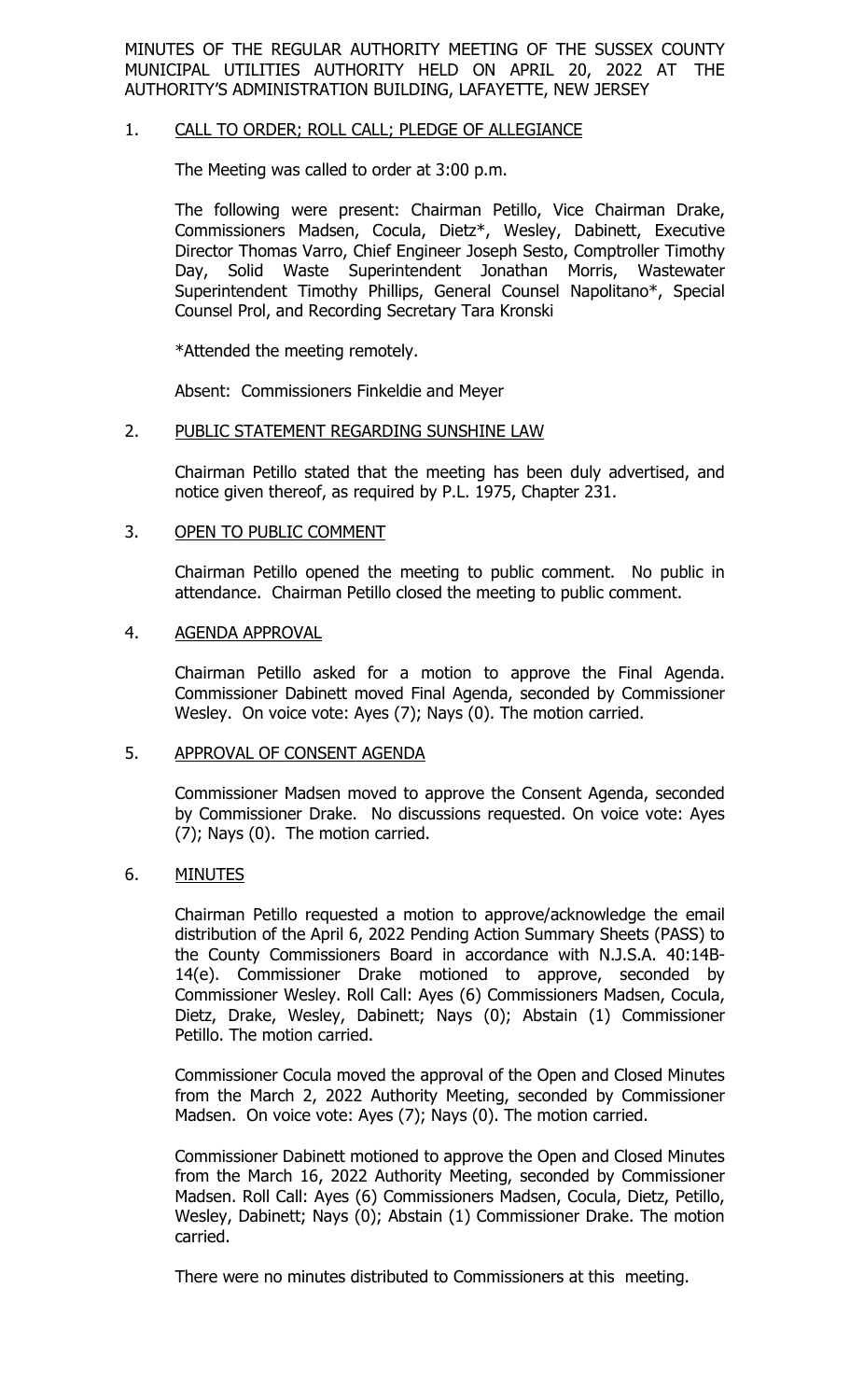# 7. BUSINESS

### a. Executive Session

At 3:04 p.m. Commissioner Cocula moved the adoption of the following resolution authorizing a Closed Executive Session. Motion was seconded by Commissioner Wesley. On voice vote: Ayes (7), Nays (0). The motion carried.

Chairman Petillo noted the Closed Session should be approximately 10 minutes and discussions shall include: Personnel Item.

#22-103 RESOLUTION RE: AUTHORIZING CLOSED EXECUTIVE **SESSION** 

At 3:15 p.m. Commissioner Dabinett moved to adjourn the Closed Session, seconded by Commissioner Cocula. On voice vote: Ayes (7), Nays (0). The motion carried.

Chairman Petillo confirmed discussions held as specifically set forth in the resolution authorizing Closed Executive Session: *Personnel Item.* 

b. Wastewater Program

# **Superintendent's Report**

Superintendent Phillips reported on recent wet weather events and the effect on wastewater operations. Between April  $8<sup>th</sup>$  -9<sup>th</sup> it rained a total of 3 inches at the Upper Wallkill Plant. Mr. Phillips contacted the NJDEP to notify them of an exceedance in flows, but plant was still in compliance. Mr. Phillips indicated in preparation of pending forecast, he did empty the Equalization Basin to help accommodate increased flows.

c. Solid Waste Program

### **Superintendent's Report**

Superintendent Morris reported that since the Leachate Force Main/Pump Station is up and running, there is no longer a need/use for the Leachate Truck (1) and Trailer-Tankers (2). Discussions ensued regarding any emergency hauling situations, insurance policies, current market for used equipment and amount of steady flows to the Upper Wallkill. It was indicated that the Authority has the means for liquid hauling if ever necessary, and flow to plant is regulated and spread out over 24 hour period. Commissioner Drake moved resolution to authorize disposal/auction of leachate truck and trailers, Commissioner Cocula seconded motion. Roll call: Ayes (7) Commissioners Madsen, Cocula, Dietz, Petillo, Drake, Wesley, Dabinett; Nays (0). The resolution passed.

 $\frac{\#22-104}{\#22-104}$  RESOLUTION RE: AUTHORIZING THE PUBLIC SALE OF SUSSEX COUNTY MUNICIPAL UTILITIES AUTHORITY (SCMUA) SOLID WASTE PROPERTY NO LONGER NEEDED FOR PUBLIC USE THROUGH GOVDEALS PUBLIC ONLINE AUCTION

Mr. Morris reminded the Commissioners of the E-Waste Event to be held on April 23rd behind the Bulky Waste Building. ERI is the contracted vendor and the SCMUA staff will assist in the collection of the E-waste and traffic control.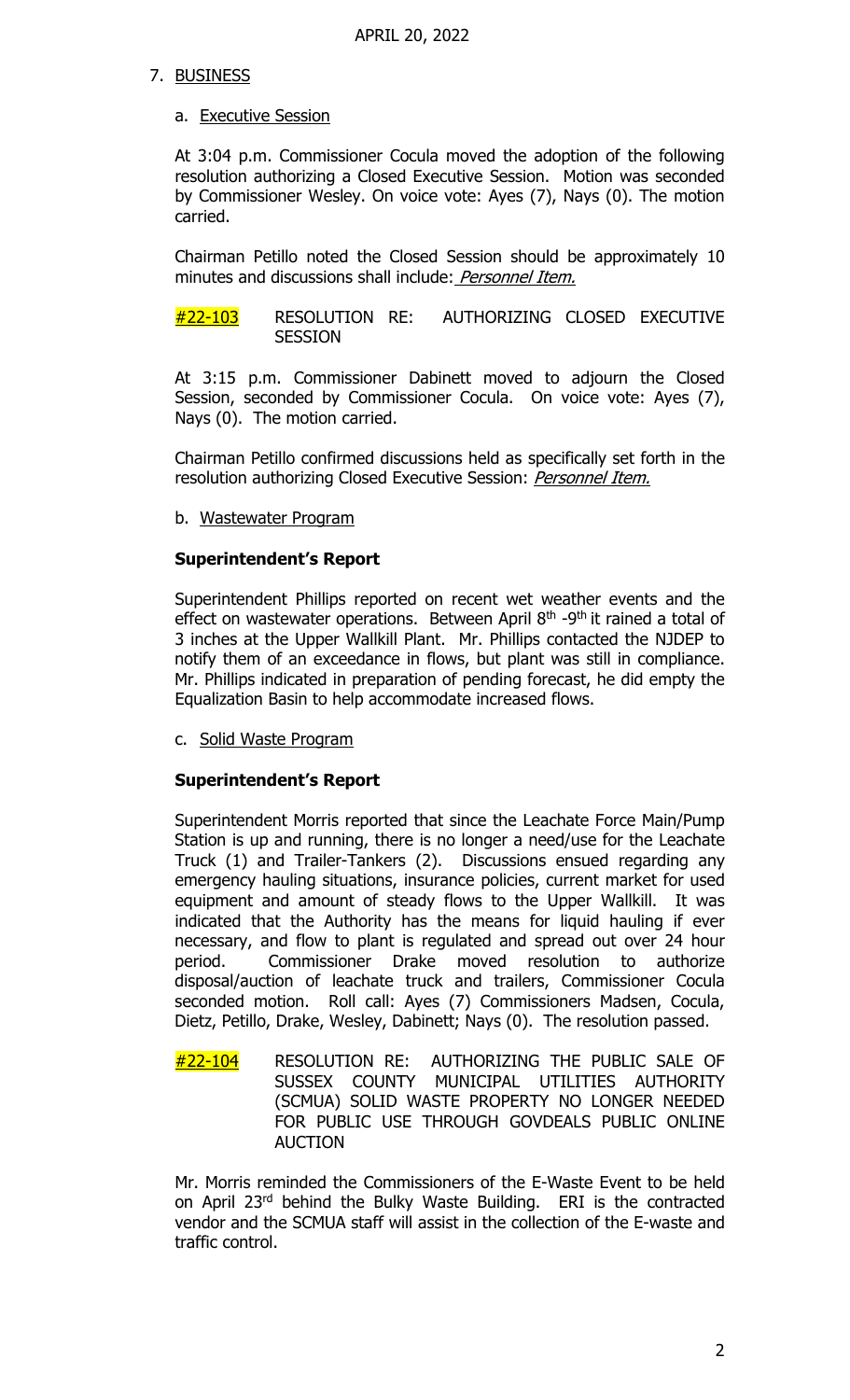# **Executive Director's Report**

Mr. Varro reported on a recent meeting/tour hosted for Lafayette Township Committee members at the Solid Waste Facility. The purpose of the tour was to show them the construction progress of the Stage 2 Landfill Expansion Project. Discussions included relocated composting facility, height of landfill, privacy berms, host community benefits until 2066, and input regarding a new SCMUA sign fronting on Route 94.

## **Chief Engineer's Report**

Mr. Sesto gave a status report on the Leachate Pump Station/Force Main Project. The punch-list items are still be reviewed/completed. The paving on North Church Road by the Franklin Pump Station is almost complete. He noted the force main is working well.

Mr. Sesto reported on the Stage 2 Landfill Expansion Project. Mr. Sesto noted that the Cell 6 certification is being reviewed as this point, and there is no official timeline as to when it will be approved.

# **Comptroller's Report**

Mr. Day indicated that RFP/RFQs for Information Technology assistance was finalized, posted on the SCMUA website and distributed. Applicant responses will be opened on May 13<sup>th</sup>.

e. Personnel Matters

# **Executive Director's Report**

Mr. Varro prepared a resolution for Commissioners to approve the hiring of Christine Casella for the Senior Project Engineer position. Detail of responsibilities and experience was discussed in Executive Session. Commissioner Cocula moved the approval resolution, seconded by Commissioner Madsen. On roll call: Ayes (7) Commissioners Madsen, Cocula, Dietz, Petillo, Drake, Wesley, Dabinett; Nays (0); Abstain (0). The resolution passed.

### #22-105 RESOLUTION RE: APPOINTMENT OF CHRISTINE CASELLA AS SENIOR PROJECT ENGINEER

- 8. Financial Transactions
	- a. Payment of Bills

FINANCIAL CONSENT AGENDA – Chairman Petillo asked for a motion to approve the Financial Consent Agenda (FCA). On roll call:

| Res #22-106 Financial Consent Agenda |     |     |     |     |         |        |
|--------------------------------------|-----|-----|-----|-----|---------|--------|
| Commissioner                         | 1st | 2nd | Yea | Nay | Abstain | Absent |
| <b>MEYER</b>                         |     |     |     |     |         | x      |
| <b>MADSEN</b>                        |     |     | x   |     |         |        |
| <b>COCULA</b>                        |     | x   | x   |     |         |        |
| <b>DIETZ</b>                         |     |     | x   |     |         |        |
| <b>DRAKE</b>                         | x   |     | x   |     |         |        |
| PETILLO                              |     |     | x   |     |         |        |
| WESLEY                               |     |     | x   |     |         |        |
| <b>FINKELDIE</b>                     |     |     |     |     |         | x      |
| <b>DABINETT</b>                      |     |     | x   |     |         |        |

 $#22-106$  RESOLUTION RE: CONSENT AGENDA – BILL PAYING LIST